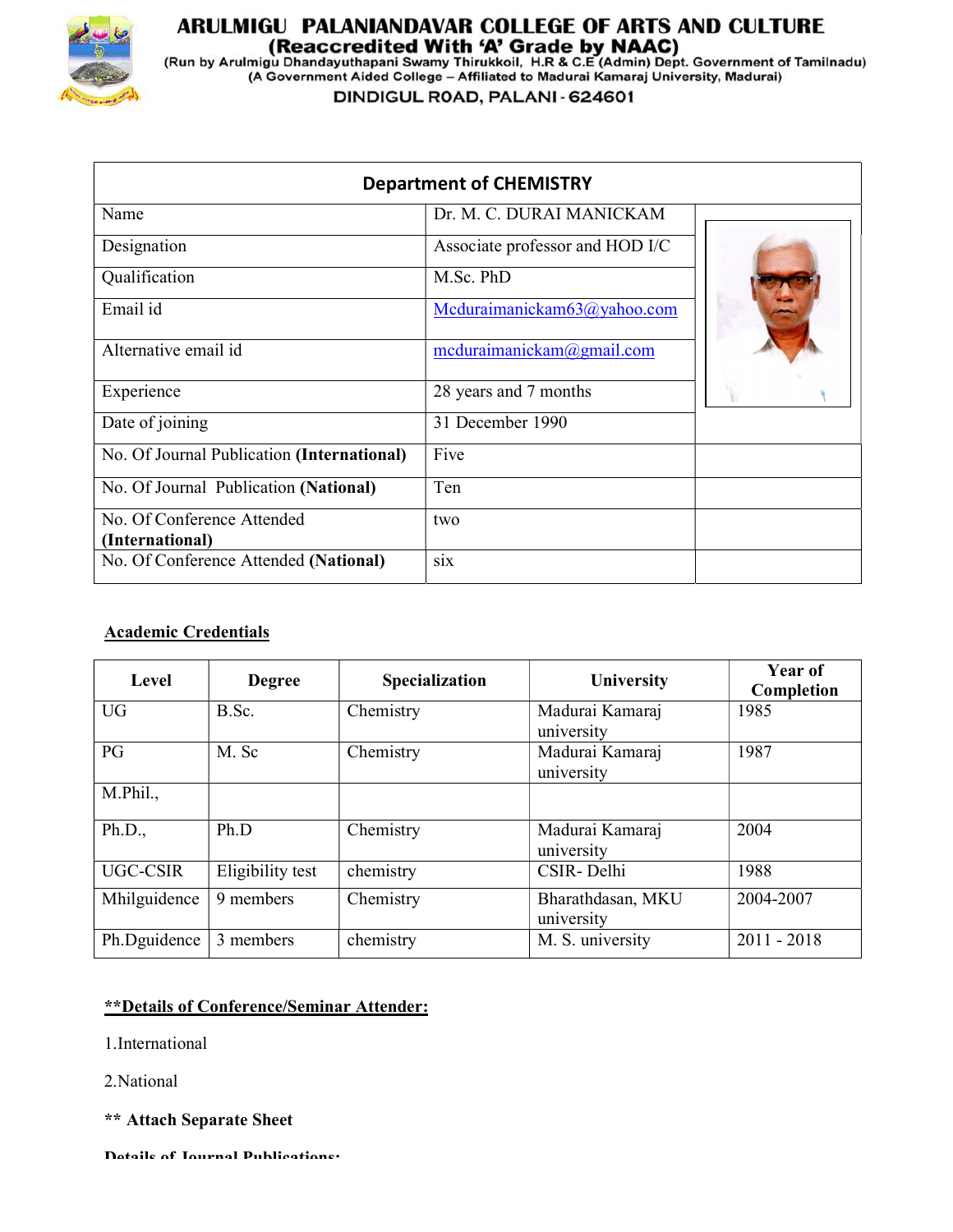#### 1. International:

1. Effect of cyclodextrin encapsulation on photo-fries rearrangement of benzensulphonanilide

K. Pitchumani, M. C. DuraiManickam and C. Srinivasan Tetrahedron let., 1991, 32, 2973

2. Selectivity in photohydroxylation of 4- nitroveratrole and nitroanisoles catalysed by cyclodextrinsK. Pitchumani, M. C. DuraiManickam and C. Srinivasan J. photochem. Photobiol. A: chem., 2002, 149, 131.

3Addition of Bromine to trans- stilbene: Reversal of stereoselctivity upon cyclodextrincomplexation K. Pitchumani, M. C. DuraiManickam and C. Srinivasan J. incl. Phenom. Macrocyclic Chem., 2002, 43,207

4. Effect of comlexation in bromine addition to unsymmetrical olefins: evidence for participation of cyclodextrin hydroxyl groups K. Pitchumani, M. C. DuraiManickam S. Annalakshmi and C. Srinivasan Org. Biomol. Chem. 2005, 3, 1008

5Physico –chemical carectristics of palar – porundalar River dam for drinking water, Palani town, tamilnadi J. Edraj, K. Kulathuran and M. C. DuraiManickam Elixir pollution 2014, 75, 27547-27549

### 2.National:

1. Modification of photochemical behaviour upon cyclodextincomplexation: photofries rearrangement of sulphonate esters K. Pitchumani, M. C. DuraiManickam and C. Srinivasan Indian J. Chem., 1993, 12B, 1074.

2. Influence of cyclodextrincomplexation on photo-fries rearrangement ofsulponyl derivatives K. Pitchumani, M. C. DuraiManickam, P. velusamy and C. Srinivasan Proc. Indian Acad. Sci., (Chem. Sci.) 1994, 106,49.

3. Regioselctivephotoaminationof 4-nitroveratole upon cyclodextincomplexationK. Pitchumani, M. C. DuraiManickam and C. Srinivasan Proc. Indian Acad. Sci., (Chem. Sci.), 2003, 115, 273.

4. Kumaresan, C&Duraimanickam, MC,"Effect Of β-CD On Kinetics Polymerization Of Acrylamide Initiated By Ce (IV) – Vanillin Redox System". International Journal Scientific Research and Review.,2019,8(1),3336-3346.

5.Kumaresan,C&Duraimanickam, M.C, 2018"Polymerization Of Methylacrylate Initiated by Ce(Iv) – Vanillin redox System in the presence and absence Of  $\beta$ -CD" A kinetic study International Journal of Advance Engineering and Research Development. 5 (04) (2018) 1236-1248 ISSN :2438-4470

6.C.Kumaresan,C&Duraimanickam, MC, 2018 "Polymerization of N, N methylene bis acrylamide initiated by Ce(IV) – vanillin redox system in t he absence and presence of βcyclodextrin". International Journal of Current Research (ISSN:0975-833)10(02): .64921- 64925

7. Kumaresan, C &Duraimanickam,MC, "Kinetic study of polymerization of methyl methacrylate initiated by  $Ce(IV)$  – vanillin redox system in the presence β-CD and micellarphase".volume :04 (2017),175-183.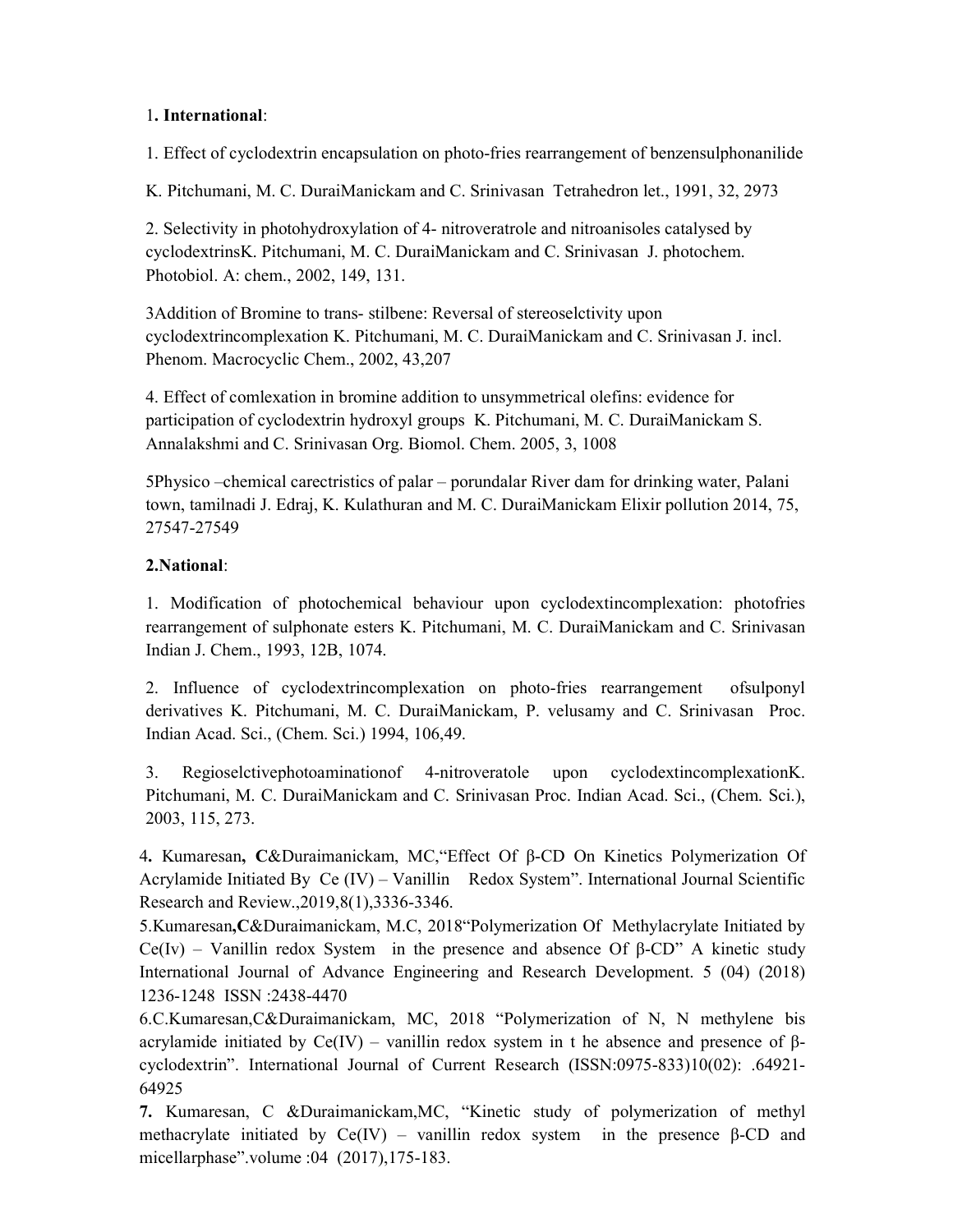8. A.Kavitha and M.C. Duraimanickam, "Comparison study of rate of polymerization of acrylic acid in the presence and absence of  $β$ -CD in Ce(IV)-lactic acid redox system" International J. Research trends and Innovation. 2018, 3(9), 114-122.

9. A.Kavitha and M.C. Duraimanickam, "Ce(IV) initiated polymerization of acrylamide in presence of β-CD", World J. of Pharm. and life sciences. 2016, 1(6), 402-410.A.Kavitha and M.C. Duraimanickam, "Rate of polymerization of methylacrylate initiated by Ce(IV) in β-CD" J. of Adv. Chemical sciences. 2015, 1(3), 100-101.

10. A.Kavitha and M.C. Duraimanickam, "Rate of polymerization of methylacrylate initiated by Ce(IV) in β-CD" J. of Adv. Chemical sciences. 2015, 1(3), 100-101.

#### Conference both national and international

| <sub>S1</sub>  | Topic                                                                                                                                                                    | University/Institution                                               | Level         | Month &               |
|----------------|--------------------------------------------------------------------------------------------------------------------------------------------------------------------------|----------------------------------------------------------------------|---------------|-----------------------|
| N <sub>o</sub> |                                                                                                                                                                          |                                                                      |               | year                  |
| 1.             | Kinetic study of<br>polymerization of methyl<br>methylacrylate initiated<br>by Ce(IV)-Vanillin redox<br>system in the presence of<br>$\beta$ - CD and micellar<br>phase. | Mother Teresa Womens<br>University, Kodaikanal,<br>Tamilnadu.        | International | August 4,<br>2017.    |
| 2.             | Kinetic study of<br>polymerization of methyl<br>methylacrylate initiated<br>by Ce(IV)-Vanillin redox<br>system.                                                          | Department of Chemistry,<br>A.P.A.College of Arts&Culture<br>Palani. | International | February<br>11, 2014. |

National seminors

| 1.             | Effect Of $\beta$ -CD On<br>Kinetics Polymerization<br>Of Acrylamide Initiated<br>By Ce $(IV)$ – Vanillin<br>Redox System | Mother Teresa Womens<br>University, Kodaikanal,<br>Tamilnadu                       | National  | July 30,<br>2018.           |
|----------------|---------------------------------------------------------------------------------------------------------------------------|------------------------------------------------------------------------------------|-----------|-----------------------------|
| $\overline{2}$ | Applications of Quantum<br>Mechanics and<br>Nanomaterials for energy<br>Storage                                           | Department of<br>Chemistry&Physics<br>A.P.A.College of Arts&Culture<br>Palani.     | National  | Jan<br>24,2018              |
| 3              | Catalysis and catalyzed<br>reactions                                                                                      | Department of natural products,<br>Madurai Kamaraj University,<br>Madurai          | National  | Mar<br>28,2114              |
| $\overline{4}$ | Renewable & Non<br>renewable energy sources                                                                               | Department of<br>Chemistry&Physics<br>A.P.A.College of Arts&Culture<br>Palani.     | Nation\al | Jan $21$<br>2013            |
| 5              | $Ce(IV)$ initiated<br>Polymerization of methyl<br>methylacrylate in<br>micellar phase.                                    | Department of Chemistry,<br>PeriyarUniversity, Palkalainagar,<br>Salem, Tamilnadu. | National  | August<br>$15-17,$<br>2012. |
| 6.             | Polymerization of                                                                                                         | HajeeKaruthaRoutherHowdiacoll                                                      | National  |                             |